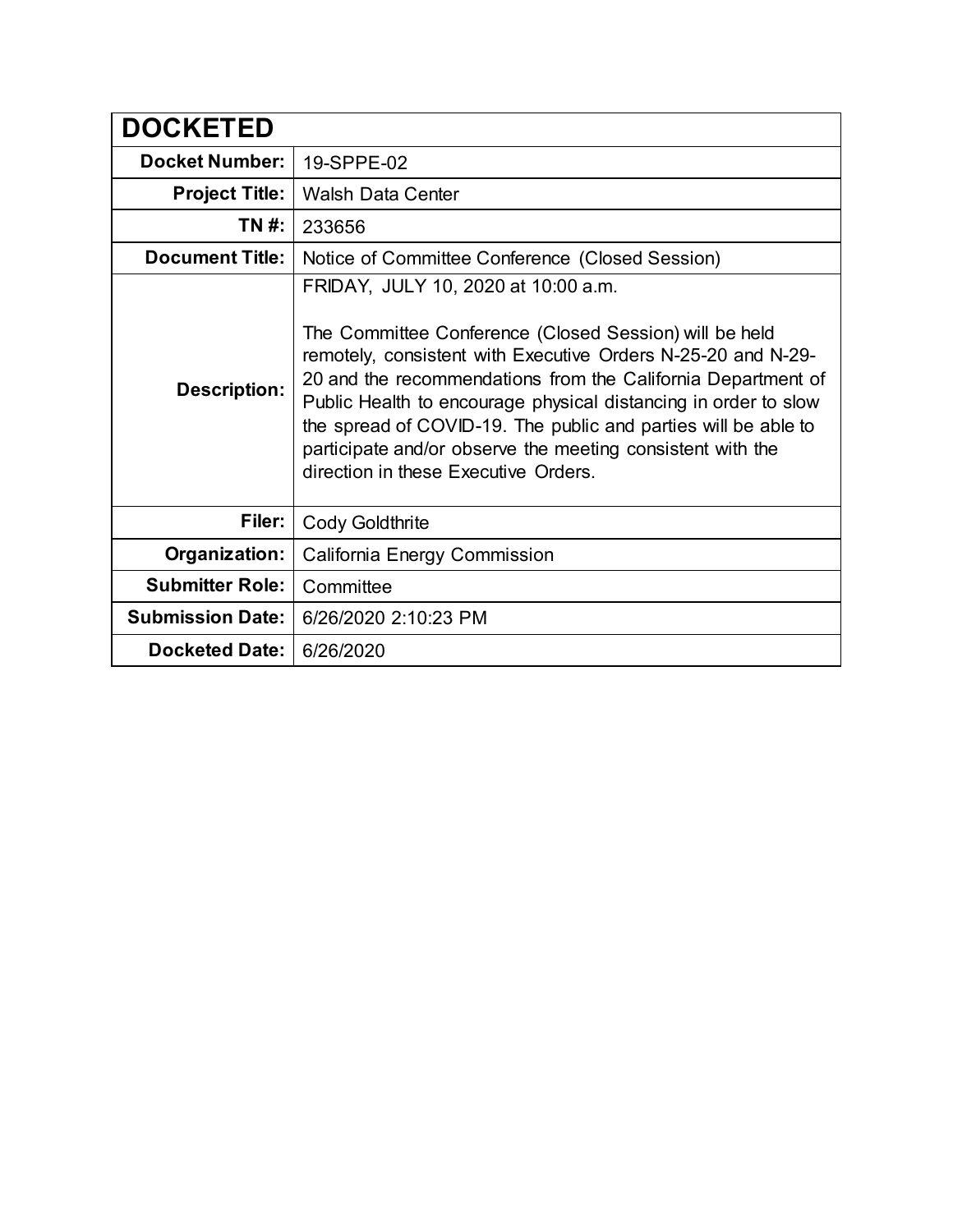

**State of California State Energy Resources Conservation and Development Commission 1516 Ninth Street, Sacramento, CA 95814 1-800-822-6228 – www.energy.ca.gov**

**APPLICATION FOR SMALL POWER PLANT EXEMPTION FOR THE:**

*WALSH BACKUP GENERATING FACILITY*

 **Docket No. 19-SPPE-02**

# **NOTICE OF COMMITTEE CONFERENCE (CLOSED SESSION)**

**PLEASE TAKE NOTICE** that the Committee<sup>[1](#page-1-0)</sup> appointed by the California Energy Commission (CEC)<sup>[2](#page-1-1)</sup> to conduct proceedings on the application for a Small Power Plant Exemption for the Walsh Backup Generating Facility (Application) has scheduled a Committee Conference (Closed Session).

#### **FRIDAY, JULY 10, 2020 10:00 a.m.**

*The Committee Conference (Closed Session) will be held remotely, consistent with Executive Orders N-25-20 and N-29-20 and the recommendations from the California Department of Public Health to encourage physical distancing in order to slow the spread of COVID-19. The public and parties will be able to participate and/or observe the meeting consistent with the direction in these Executive Orders.* 

To participate remotely, please see the instructions below under the section **"REMOTE ATTENDANCE"**

## **PURPOSE OF THE COMMITTEE CONFERENCE**

The Committee Conference will be held for the primary purpose of conducting Committee deliberations in closed session. The open meeting will be convened, discussion with the parties will take place, public comment will be taken, and then the

<span id="page-1-0"></span> <sup>1</sup> The CEC appointed a Committee consisting of Karen Douglas, Commissioner and Presiding Member, and Patty Monahan, Commissioner and Associate Member, on July 15, 2019 (TN 228984).

<span id="page-1-1"></span><sup>&</sup>lt;sup>2</sup> The CEC is formally known as the "State Energy Resources Conservation and Development Commission." (Pub. Resources Code, § 25200)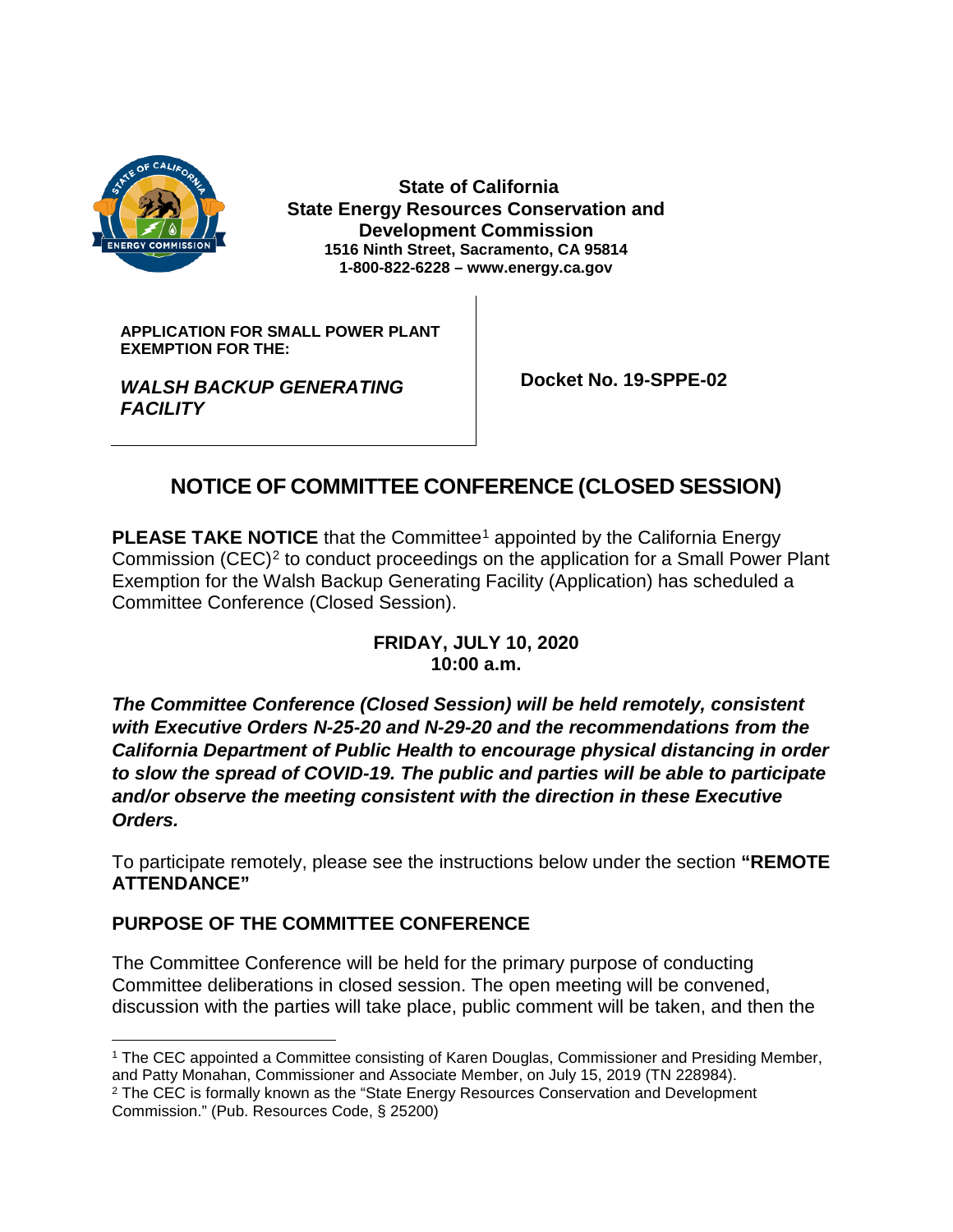closed session will begin. The open meeting will reopen at the conclusion of the closed session for the purpose of disclosing any reportable action taken in closed session.

## **NOTICE OF CLOSED SESSION DELIBERATIONS**

The Committee for the Application may adjourn to a closed session in accordance with California Government Code section 11126, subdivision (c)(3), which allows a state body, including a delegated committee, to hold a closed session to deliberate on a decision to be reached in a proceeding the state body is required by law to conduct.

## **PUBLIC ADVISOR AND OTHER CEC CONTACTS**

The CEC's Public Advisor's Office provides the public assistance in participating in CEC proceedings. For information on how to participate in this proceeding, or to request language services or other reasonable accommodations, please contact the [Public](mailto:publicadvisor@energy.ca.gov)  Advisor, Noemí [O. Gallardo,](mailto:publicadvisor@energy.ca.gov) at publicadvisor@energy.ca.gov, or by phone at (916) 654- 4489, or toll free at (800) 822-6228. Requests for language services and reasonable accommodations should be made at least five days in advance. The CEC will work diligently to accommodate late requests.

Questions of a procedural nature related to the Walsh Application should be directed to [Susan Cochran, Hearing Officer,](mailto:susan.cochran@energy.ca.gov) at susan.cochran@energy.ca.gov or (916) 654-3965.

Technical questions concerning the Walsh Application should be addressed to [Leonidas](mailto:Leonidas.Payne@energy.ca.gov)  [\(Lon\) Payne, Project Manager,](mailto:Leonidas.Payne@energy.ca.gov) at Leonidas.Payne@energy.ca.gov or at 916-651-0966.

Media inquiries should be sent to the [Media and Public Communications Office](mailto:mediaoffice@energy.ca.gov) at mediaoffice@energy.ca.gov or (916) 654-4989.

## **REMOTE ATTENDANCE**

You may participate in this meeting through the on-line meeting service, Zoom. Any presentations will appear on your computer screen and you may listen to audio via your computer or telephone. Please be aware that the meeting may be recorded.

[Learn about joining a Zoom meeting](https://support.zoom.us/hc/en-us/articles/201362193-Joining-a-Meeting) at https://support.zoom.us/hc/enus/articles/201362193-Joining-a-Meeting. [Download Zoom software](https://zoom.us/download) at https://zoom.us/download.

Zoom technical support is available at (888) 799-9666, ext. 2. Or you may [email the](mailto:publicadvisor@energy.ca.gov)  [CEC's Public Advisor's Office](mailto:publicadvisor@energy.ca.gov) at publicadvisor@energy.ca.gov, or reach it by phone at (800) 822-6228. You may also visit [Zoom's help center](https://support.zoom.us/hc/) at https://support.zoom.us/hc/.

**Via Computer**: Participants may join the noticed events by clicking on the links below. You may also [access Zoom](https://join.zoom.us/) at https://join.zoom.us, and enter the unique Webinar ID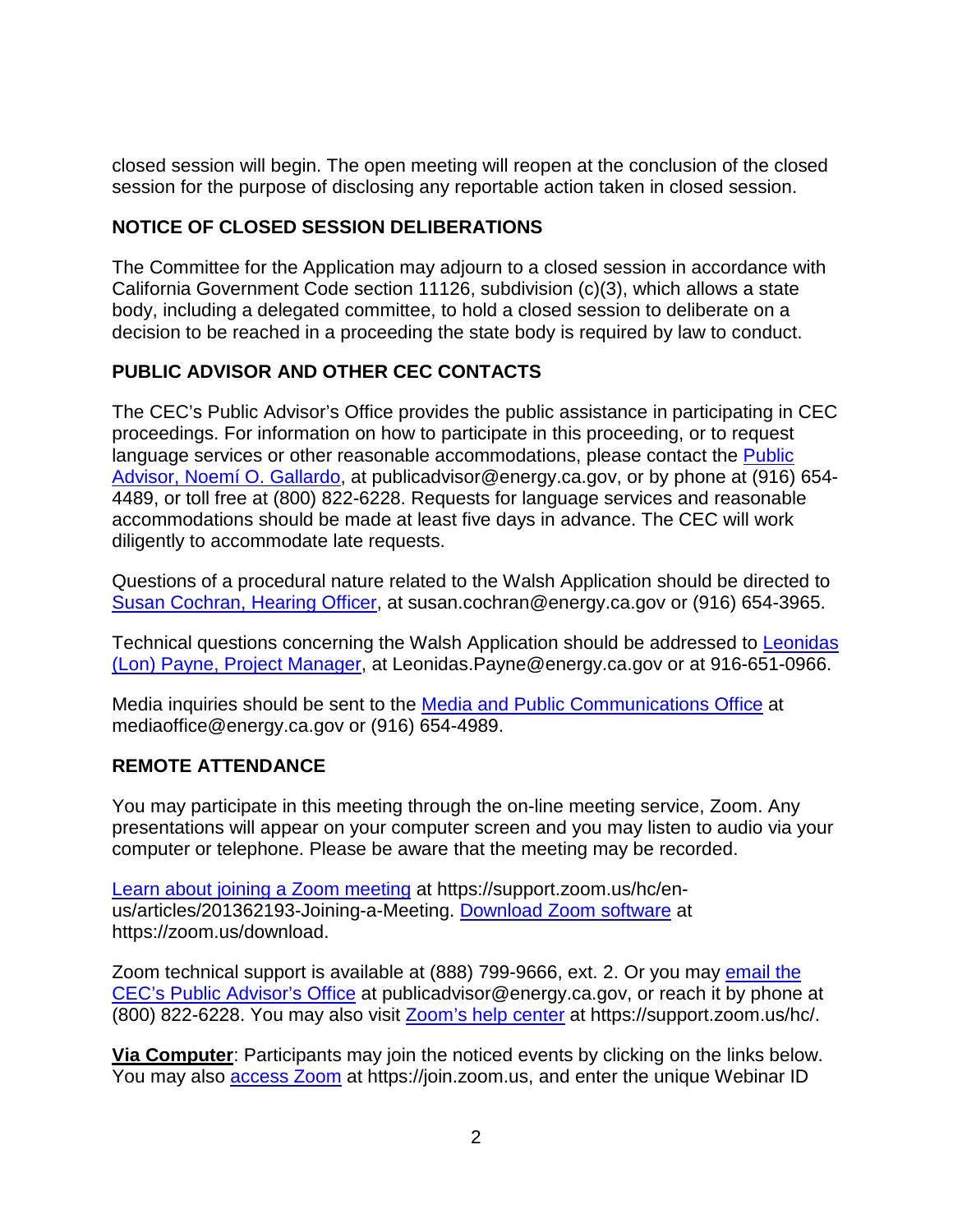and password for the event (listed below) To comment, use Zoom's "raise hand" feature.

Click to join July 10, 2020, 10:00 a.m. Notice of Committee Conference (Closed Session)[.https://energy.zoom.us/j/98123057884?pwd=OUxyMjh5WVAwT0dYY3o4cTcx](https://energy.zoom.us/j/98123057884?pwd=OUxyMjh5WVAwT0dYY3o4cTcxMGxqQT09) [MGxqQT09.](https://energy.zoom.us/j/98123057884?pwd=OUxyMjh5WVAwT0dYY3o4cTcxMGxqQT09) Webinar ID: 981 2305 7884. The meeting password is WSPPE@0710.

| Event                                                                  | Date               | Webinar ID    | <b>Computer Password</b> |
|------------------------------------------------------------------------|--------------------|---------------|--------------------------|
| Notice of Committee   July 10, 2020,<br>Conference (Closed<br>Session) | $\vert$ 10:00 a.m. | 981 2305 7884 | WSPPE@0710               |

**Via Telephone Only (No Visual Presentation)**: call Zoom at 1-877-853-5257 (toll free) or 1-888-475-4499 (toll free). When prompted, input the unique Webinar ID for the session of your choice (listed above). To comment or ask a question over the telephone, dial \*9 to "raise your hand" and \*6 to mute/unmute your phone line.

**Via Mobile Access**: Access to Zoom meetings is now available from your mobile device. To download the app, [visit the Zoom Download Center](https://zoom.us/download) at https://zoom.us/download.

## **Muting**

We greatly appreciate your cooperation in reducing noise on the audio connection by muting your line when you are not speaking. Mute your line rather than placing your phone on hold. Using Zoom, you may mute yourself by right clicking on the mute icon. If you are only using a telephone connection, press "\*6" once to mute and again to unmute.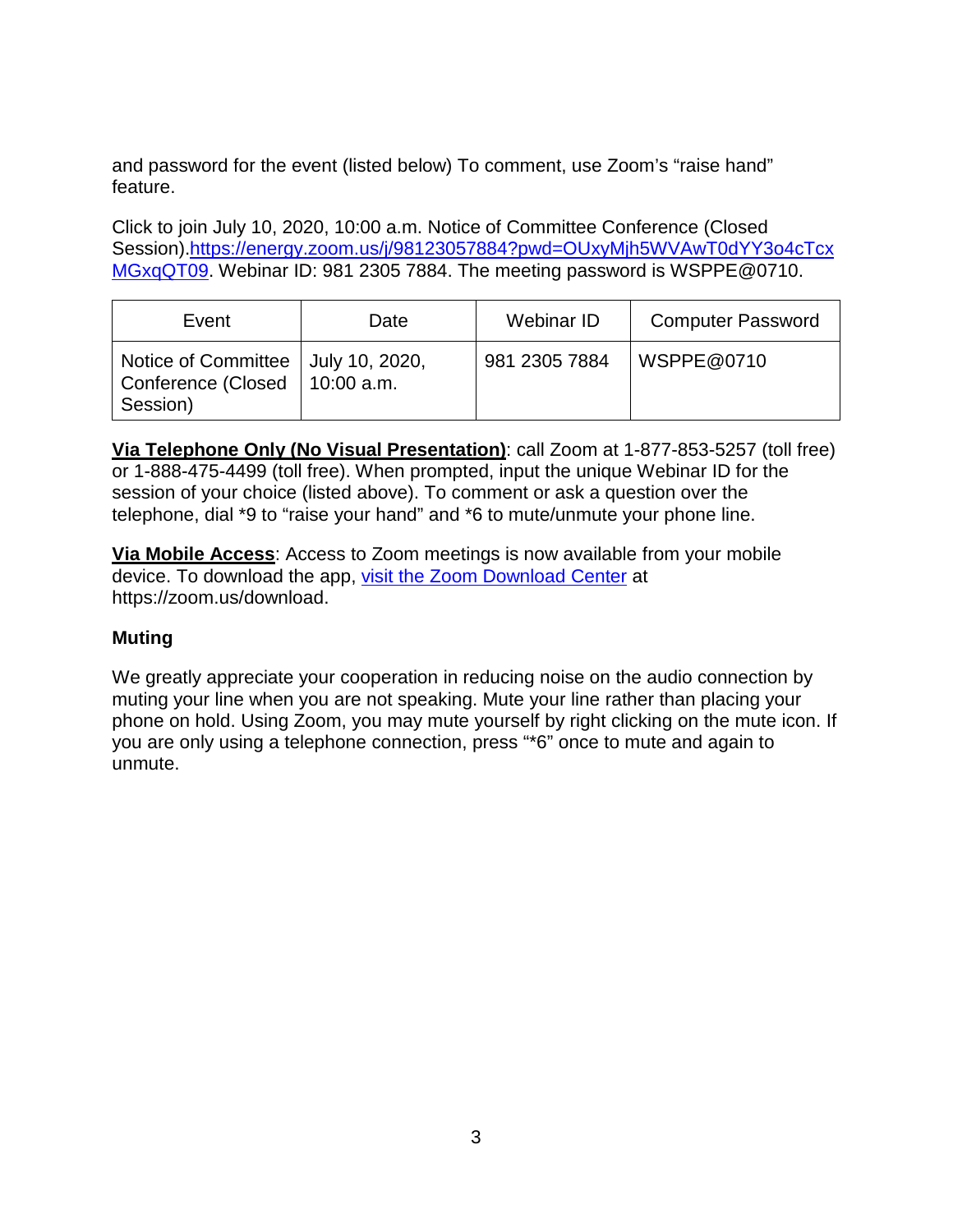#### **AVAILABILITY OF DOCUMENTS**

Information regarding the status of the Walsh Application, as well as notices and other relevant documents pertaining to this proceeding, are available on the [CEC's web page](https://ww2.energy.ca.gov/sitingcases/walsh) at https://ww2.energy.ca.gov/sitingcases/walsh/.

#### **IT IS SO ORDERED.**

| Dated: June 26, 2020                                                                                            | Dated: June 26, 2020                                                                                            |  |  |
|-----------------------------------------------------------------------------------------------------------------|-----------------------------------------------------------------------------------------------------------------|--|--|
| Original Signed by:                                                                                             | Original Signed by:                                                                                             |  |  |
| Karen Douglas<br><b>Commissioner and Presiding Member</b><br>Walsh Backup Generating Facility SPPE<br>Committee | Patty Monahan<br><b>Commissioner and Associate Member</b><br>Walsh Backup Generating Facility SPPE<br>Committee |  |  |